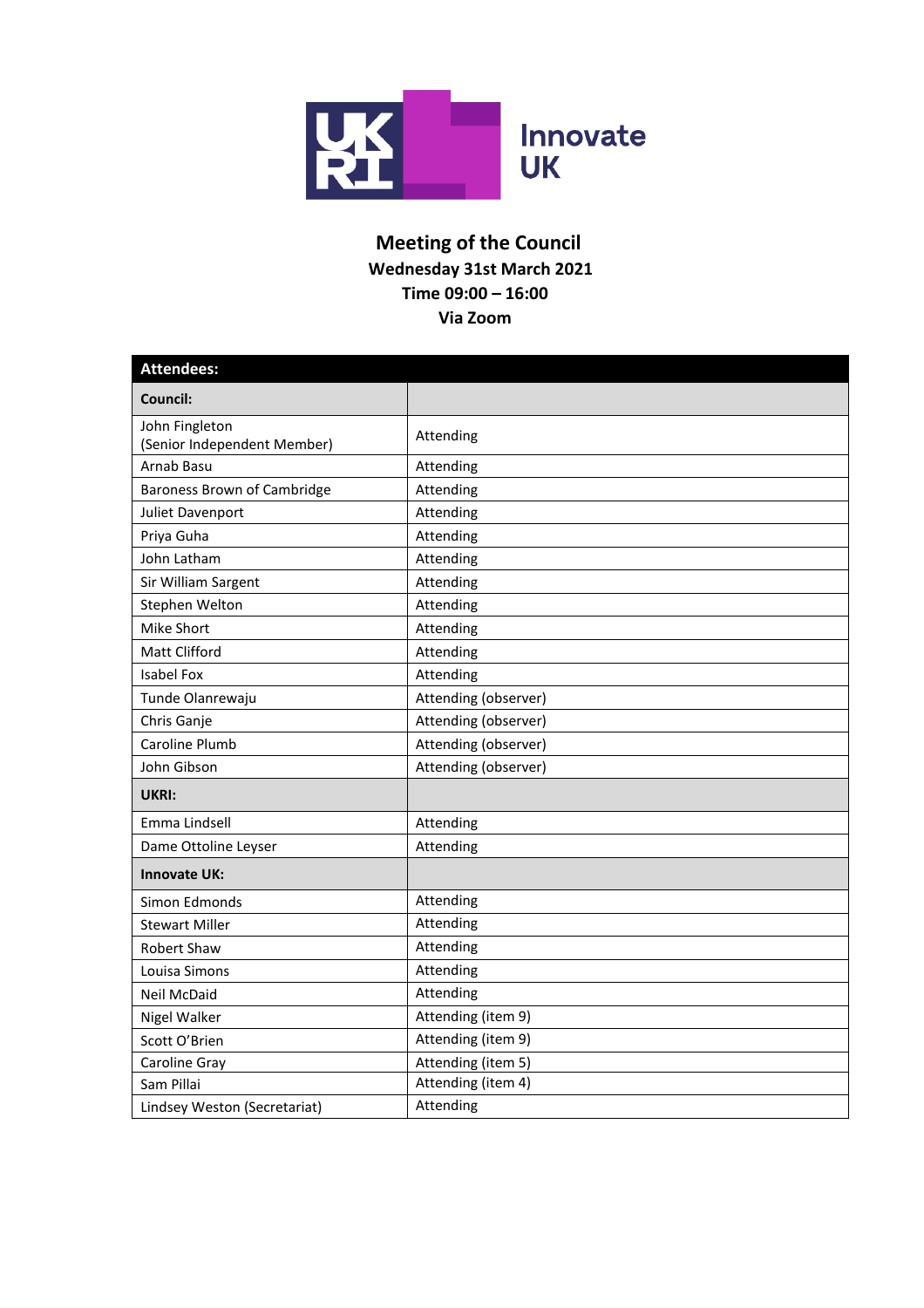

## **Meeting of the Council Wednesday 31st March 2021 Time 09:00 – 16:00**

**Via Zoom**

|                         | 09:00 start | <b>Arrival</b>                                                                                                                         |                                           |
|-------------------------|-------------|----------------------------------------------------------------------------------------------------------------------------------------|-------------------------------------------|
| 1                       | 09:00-09:15 | Welcome<br><b>Apologies</b><br>$\bullet$<br><b>Declaration of interests</b><br>$\bullet$<br><b>Minutes Council</b>                     | John Fingleton                            |
| $\mathbf{2}$            | 09:15-09:45 | <b>Council to note and discuss</b><br><b>Executive Overview</b><br>Executive Overview Paper 1 Council_2021_03_31<br>$\bullet$          | All                                       |
| 3                       | 09:45-10:00 | <b>Council to note</b><br>Verbal update on UKRI discussions                                                                            | John Fingleton/<br>Emma Lindsell          |
| 4                       | 10:00-10:45 | <b>Council to note and discuss</b><br><b>ACE update</b><br>ACE update Paper 2 Council 2021 03 31                                       | Louisa Simons / Sam<br>Pillai             |
|                         | 10:45-11:00 | <b>Break</b>                                                                                                                           |                                           |
| 5                       | 11:00-11:45 | <b>Council to note and discuss</b><br><b>Organisational Culture update</b><br>Organisational Culture update Paper 3 Council_2021_03_31 | Louisa<br>Simons/Caroline Gray            |
| 6                       | 11:45-12:00 | <b>Closed Council Session</b>                                                                                                          | Council members<br>only                   |
|                         | 12:00-13:00 | Lunch                                                                                                                                  |                                           |
| $\overline{\mathbf{z}}$ | 13:00-13:45 | <b>Discussion</b><br><b>Professor Dame Ottoline Leyser</b>                                                                             | Ottoline Leyser                           |
| 8                       | 13:45-14:45 | <b>Presentation</b><br><b>Tera Allas CBE</b><br>The potential for Innovation Policy within the UK<br>$\bullet$                         | <b>Tera Allas</b>                         |
|                         | 14:45-15:00 | <b>Break</b>                                                                                                                           |                                           |
| 9                       | 15:00-15:30 | <b>Council to note and discuss</b><br><b>Shared Success Model</b><br>Shared Success Model Paper 4 Council 2021 03 31<br>$\bullet$      | Neil McDaid/Nigel<br>Walker/Scott O'Brien |
| 10                      | 15:30-16:00 | <b>Council to note and discuss</b><br><b>CSR / New Ventures Fund</b>                                                                   | <b>Stewart Miller</b>                     |
| 11                      | 15:45-16:00 | <b>AOB</b>                                                                                                                             | John Fingleton/ All                       |
|                         | Close 16:00 |                                                                                                                                        |                                           |